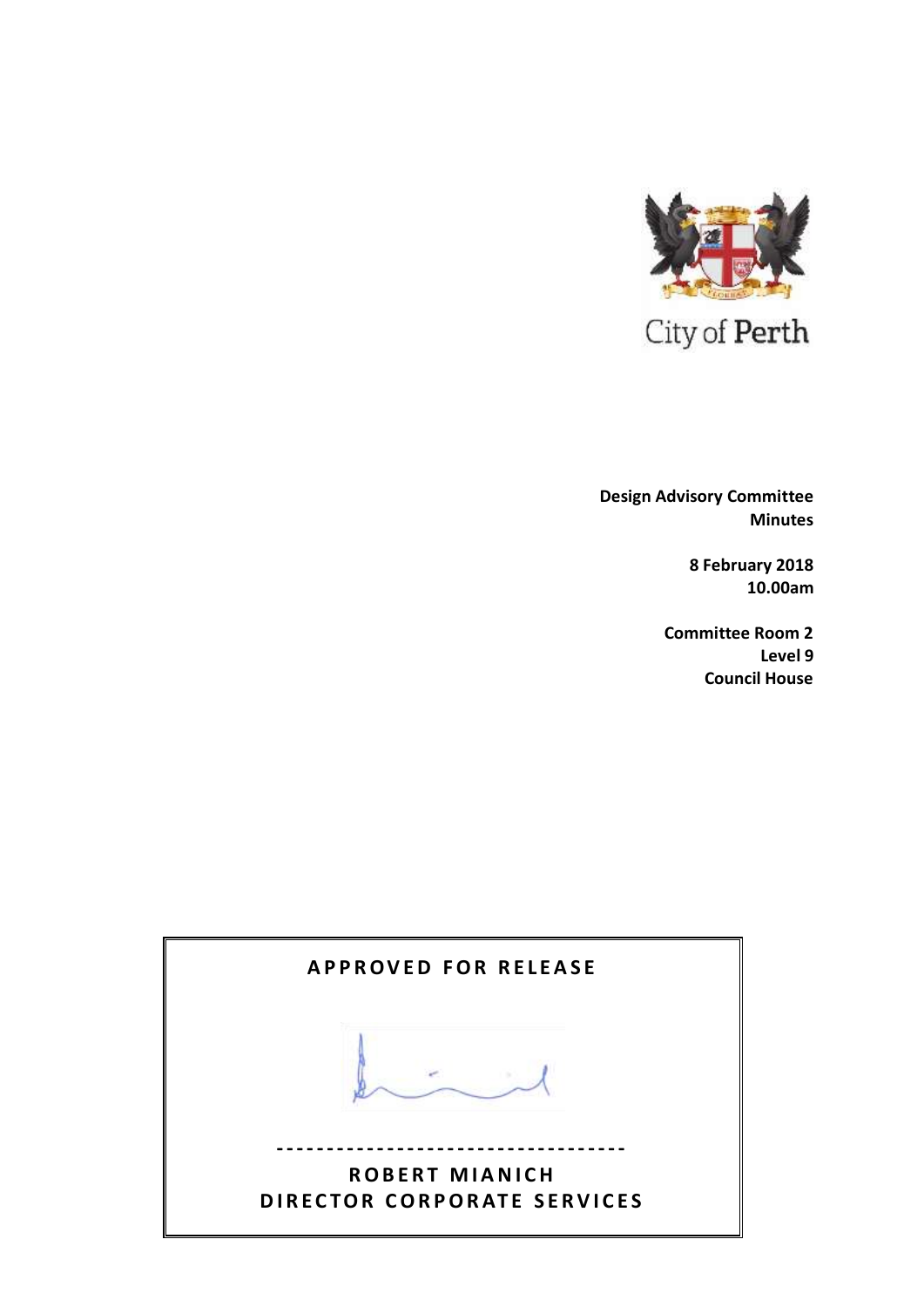

**Design Advisory Committee Minutes** 

> 8 February 2018 10.00am

**Committee Room 2** Level 9 **Council House** 

Minutes to be confirmed at the next Design Advisory Committee meeting.



COP - SA5AY041001908 13/3/'18 12:38 PM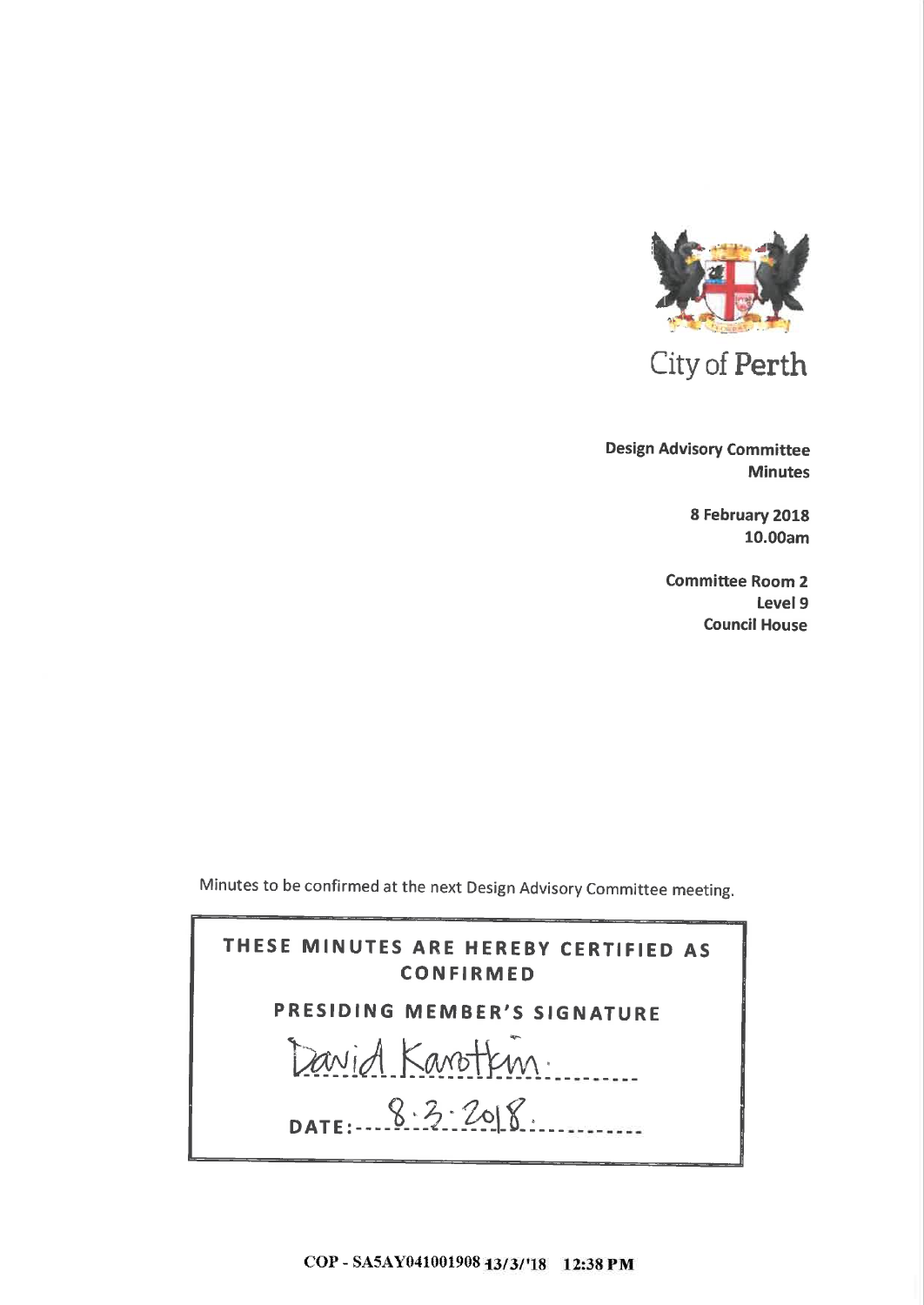Minutes of the Design Advisory Committee meeting of the City of Perth held in Committee Room 1, Ninth Floor, Council House, 27 St Georges Terrace, Perth on **Thursday, 8 February 2018**.

## **Members in Attendance:**

| Mr Karotkin | <b>Presiding Member</b> |
|-------------|-------------------------|
| Mr Kerr     | (departed at 11.55am)   |
| Mr Smith    |                         |
| .           |                         |

#### Mr Ciemitis Mr Warn

## **Officers:**

| Mr Smith      | City Architect                            |
|---------------|-------------------------------------------|
| Ms Smith      | <b>Manager Development Approvals</b>      |
| Ms Trlin      | <b>Acting Principal Statutory Planner</b> |
| Mr Family     | 3D Model Officer                          |
| Ms Rutigliano | Governance Officer                        |

## **Guests and Deputations:**

| Mr McLean     | <b>Ferguson Architects</b>      |  |
|---------------|---------------------------------|--|
| Mr Sanfilippo | <b>Birchmead Property Group</b> |  |
| Mr Lees       | <b>TPG and Place Match</b>      |  |
| Mr White      | Cox Architecture                |  |

## **1. Declaration of Opening**

**10.06am** The Presiding Member declared the meeting open.

## **2. Apologies and Members on Leave of Absence**

Mr Mackay – apology Mr Pullyblank – apology Ms Crook – apology

**3. Confirmation of Minutes – 16 November 2017**

*Moved Mr Smith, seconded Mr Warn*

*That the minutes of the meeting of the Design Advisory Committee held on 16 November 2017 be confirmed as a true and correct record.*

## *The motion was put and carried*

The votes were recorded as follows:

- **For:** Mr Ciemitis**,** Mr Karotkin, Mr Kerr, Mr Smith and Mr Warn
- **Against:** Nil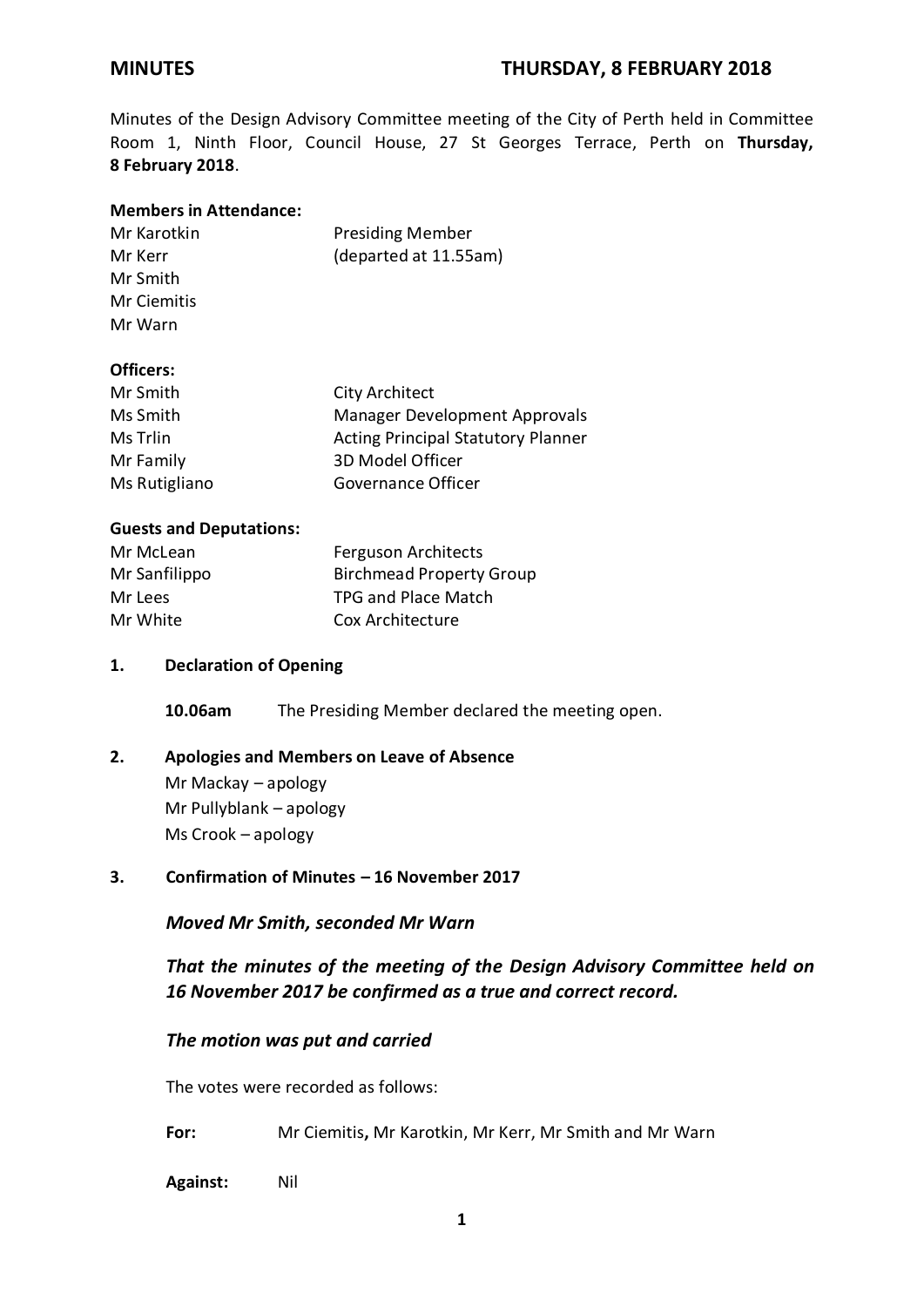## **4. Correspondence**

Nil

### **5. Disclosures of Members' Interests**

| <b>Member/Officer</b>                           | Item No. | Item Title.                                                                                                                                                                                                                                                                                  | <b>Nature/Extent of Interest</b>                                                                                                                                     |
|-------------------------------------------------|----------|----------------------------------------------------------------------------------------------------------------------------------------------------------------------------------------------------------------------------------------------------------------------------------------------|----------------------------------------------------------------------------------------------------------------------------------------------------------------------|
| David Karotkin<br>Mr<br>(CM 37159/18)           | 6.1      | (Lot<br>220)<br>31<br>Malcolm<br>Street,<br>West<br>Perth<br>$\overline{\phantom{m}}$<br>Thirteen<br>Level<br>Residential<br>Development<br>Containing<br>22<br>Apartments, 41 Car<br>Parking Bays and the<br>Partial Retention of<br>Heritage Listed<br>a<br>House - Bonus Plot<br>Ratio    | Impartiality Interest - My<br>practice, Sandover Pinder<br>are currently working with<br>Plan-E on a number of<br>projects.                                          |
| <b>Ciemitis</b><br>Mr<br>Peter<br>(CM 37157/18) | 6.1      | 220)<br>31<br>(Lot<br>Malcolm<br>Street,<br>West<br>Perth<br>$\overline{\phantom{m}}$<br>Thirteen<br>Level<br>Residential<br>Development<br>Containing<br>22<br>Apartments, 41 Car<br>Parking Bays and the<br>Partial Retention of<br>Heritage<br>Listed<br>a<br>House - Bonus Plot<br>Ratio | Impartiality Interest - Plan-<br>E (Landscape Architect to<br>the<br>project)<br>is<br>also<br>consultant to<br>projects<br>which<br>RobertsDay<br>is<br>engaged in. |

**Presentation: Agenda Item 6.1** – 31 (Lot 220) Malcolm Street, West Perth – Thirteen Level Residential Development Containing 22 Apartments, 41 Car Parking Bays and the Partial Retention of a Heritage Listed House - Bonus Plot Ratio

**10.09am** The Acting Principal Statutory Planner commenced the presentation and provided a brief overview of the proposed development application. The Acting Principal Statutory Planner and City Architect then answered questions from the Design Advisory Committee.

**10.19am** The presentation concluded.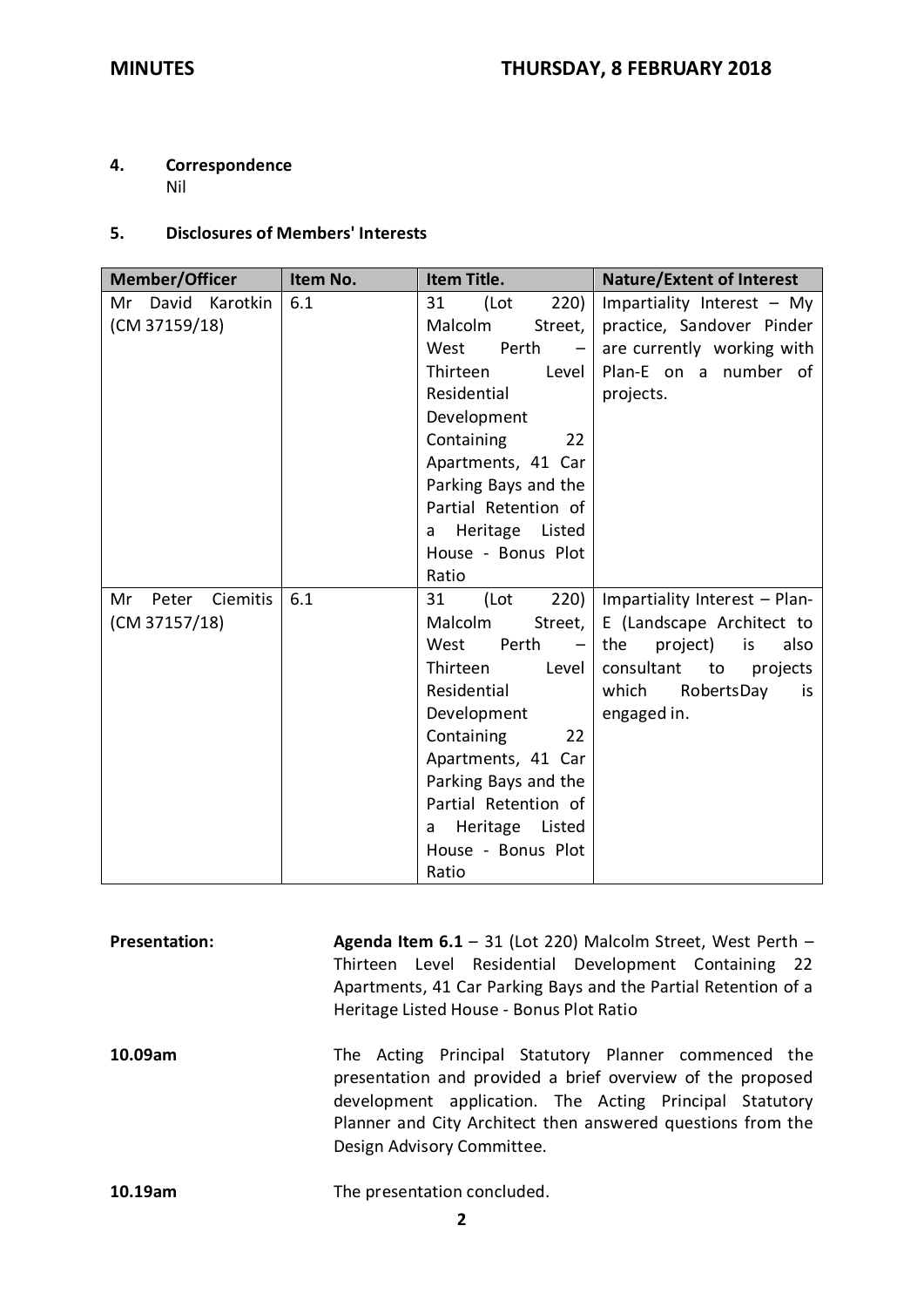- **Deputation: Agenda Item 6.1** 31 (Lot 220) Malcolm Street, West Perth -Thirteen Level Residential Development Containing 22 Apartments, 41 Car Parking Bays and the Partial Retention of a Heritage Listed House - Bonus Plot Ratio
- **10.22am** Mr McLean commenced the deputation and provided a brief overview of the proposed development application. Mr McLean and Mr Sanfilippo then answered questions from the Design Advisory Committee.
- **11.00am** The deputation concluded.
- **Presentation: Agenda Item 6.2** 36 (Lot 18 St Georges Terrace, 10-14 (Lot 19) Pier Street and Lot 50 on Plan 7042, Perth – Proposed Amendments to Approved Hotel and Serviced Apartment Development and Refurbishment of Existing Church – Bonus Plot Ratio
- **11.01am** The Acting Principal Statutory Planner commenced the presentation and provided a brief overview of the amendments to the proposed development application. The Acting Principal Statutory Planner and City Architect then answered questions from the Design Advisory Committee.
- **11.05am** The presentation concluded.
- **Deputation: Agenda Item 6.2** 36 (Lot 18 St Georges Terrace, 10-14 (Lot 19) Pier Street and Lot 50 on Plan 7042, Perth – Proposed Amendments to Approved Hotel and Serviced Apartment Development and Refurbishment of Existing Church – Bonus Plot Ratio
- **11.06am** Mr Lees and Mr White commenced the deputation and provided a brief overview of the amendments to the proposed development application. Mr Lees and Mr White then answered questions from the Design Advisory Committee.

**11.29am** The deputation concluded.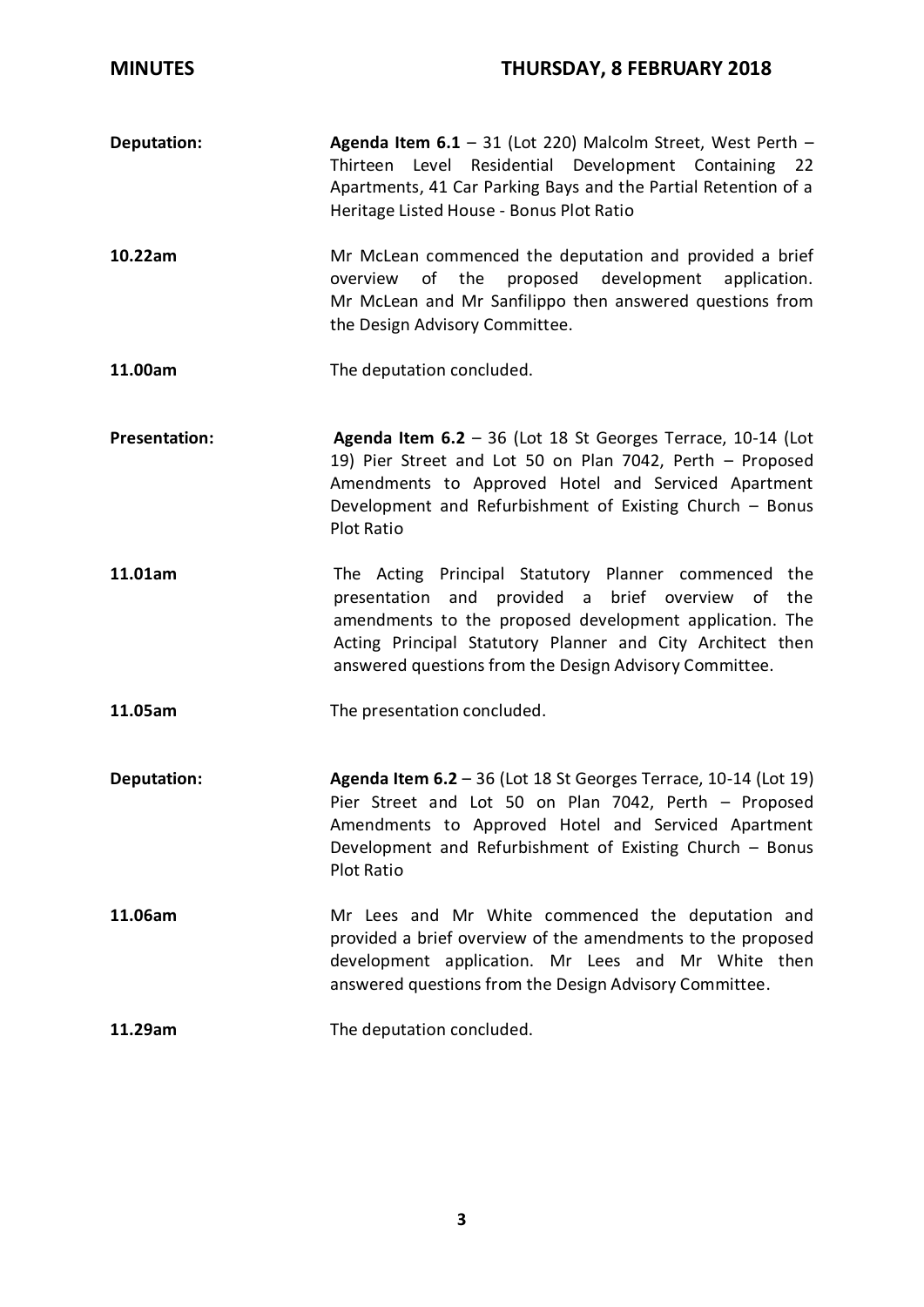## **6. Reports**

**Item 6.1 31 (Lot 220) Malcolm Street, West Perth – Thirteen Level Residential Development Containing 22 Apartments, 41 Car Parking Bays and the Partial Retention of a Heritage Listed House - Bonus Plot Ratio**

## *Moved Mr Warn, seconded Mr Kerr*

*That the Design Advisory Committee, having considered the design of the thirteen-level residential development containing 22 apartments, 41 car parking bays and the partial retention of the heritage listed house and including a request for bonus plot ratio at 31 (Lot 220) Malcolm Street, West Perth:*

- *1. supports the granting of 20% bonus plot ratio on the basis of the conservation works and retention of a portion of the heritage listed 'Edith Cowan House', provided high quality materials are utilised and that the rich history of the uses and associations with the site are appropriately interpreted in the final development;*
- *2. recognises that the entry to the heritage building and apartments still requires refinement to arrive at an appropriate heritage response;*
- *3. considers that final details of the pallet of colours and materials should be reviewed with respect to providing greater visual contrast between the heritage building and the new tower behind;*
- *4. considers that the general design of the new building, its height and presentation to the street is an appropriate design response providing adequate curtilage to the heritage building and benefit to the neighbours by reducing the footprint of the new building and retaining views that would otherwise be lost with a complying built form;*
- *5. considers that the location and height of the proposed residential tower helps to define the cone of vision from the steps of Parliament House, noting that it is a defining site at the bottom of Malcolm Street and will sit comfortably in the overall view composition;*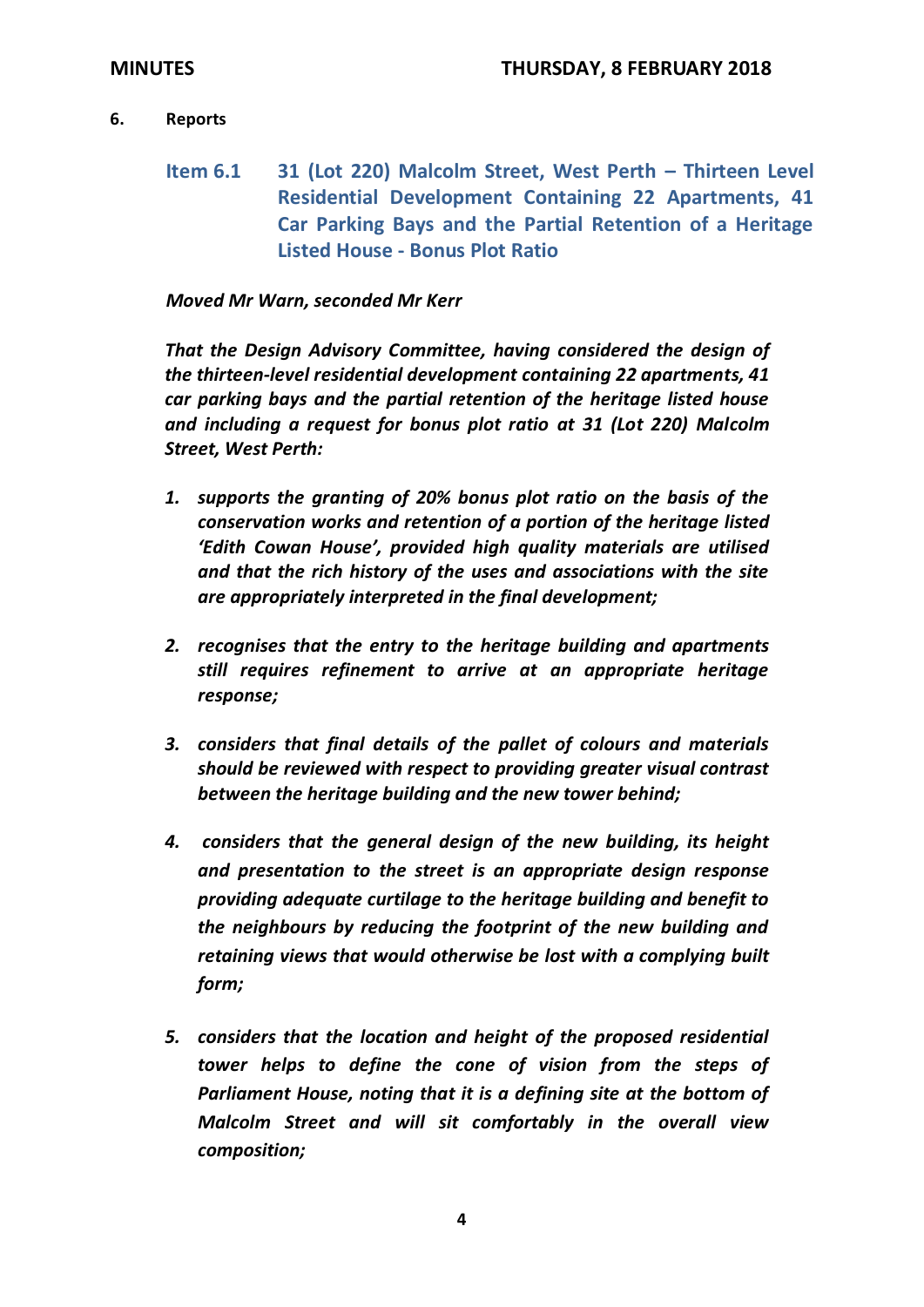*6. considers that the formal landscaping proposed is a good response, noting that the planting of mature trees can assist in framing the view of the heritage building and integrating the old with the new, while the fencing detail and the opportunity to provide landscaping, including an additional pergola structure to the western side of the site should be further considered.*

## *The motion was put and carried*

The votes were recorded as follows:

**For:** Mr Ciemitis**,** Mr Karotkin, Mr Kerr, Mr Smith and Mr Warn

**Against:** Nil

**11.55am** Mr Kerr departed the meeting and did not return.

**Item 6.2 36 (Lot 18 St Georges Terrace, 10-14 (Lot 19) Pier Street and Lot 50 on Plan 7042, Perth – Proposed Amendments to Approved Hotel and Serviced Apartment Development and Refurbishment of Existing Church – Bonus Plot Ratio**

## *Moved Mr Ciemitis, seconded Mr Warn*

*That the Design Advisory Committee, having considered the modified design for the approved Hotel and Serviced Apartment development including retention and conservation of the St Andrews Church at 36 (Lot 18) St Georges Terrace, 10-14 (Lot 19) Pier Street and Lot 50 on Plan 7042, Perth:*

- *1. notes the increase in the hotel room sizes and confirms its previous support for the awarding of 30% bonus plot ratio for the provision of a new Special Residential use (high quality hotel) in accordance with the City's Bonus Plot Ratio Policy 4.5.1 and Special Residential (Serviced and Short-Term Accommodation) Policy 3.9 and for 20% bonus plot ratio for the proposed public space and pedestrian link and conservation of the St Andrews Church, for a total of 50% bonus plot ratio;*
- *2. considers that there has been no reduction in the quality of the design resulting from the deletion of the approved basement car parking and relocation of car parking above ground in the podium levels of the*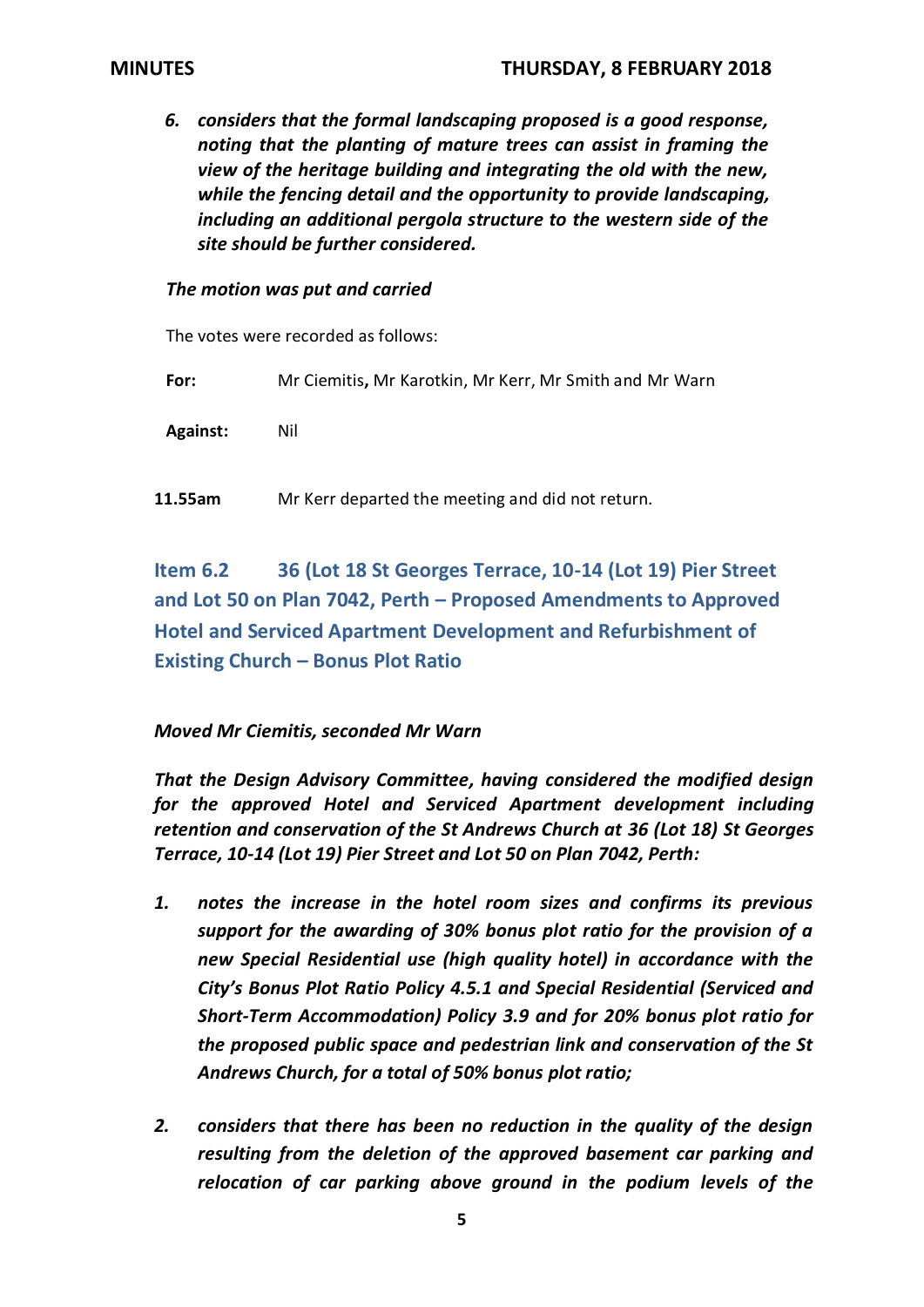*building and that there has generally been an improvement to the design of the ground plane;*

- *3. considers that the design of the areas of public space is unresolved and that additional detail is required regarding the potential for landscaping and activation and to ensure the pallet of materials is cognisant of the adjacent public spaces within the Cathedral Precinct on the opposite side of Pier Street;*
- *4. is of the view that further consideration should be given to the design, scale and location of the hotel entry to better reflect the grandeur of the hotel. Relocating the hotel entry to the south-western corner of the ground floor could have the benefit of activating the space between the hotel and the church while also providing access that is commensurate with the relationship between the church building and the hotel, improving the sense of the buildings and uses being on one site. The proposed secondary entry on the southern façade fails to provide a satisfactory link from the hotel lobby to the church building; and*
- *5. notes that a signage strategy is required to identify where hotel branding will occur in addition to signage for individual uses and tenancies, particularly on the heritage building.*

# *The motion was put and carried*

The votes were recorded as follows:

**For:** Mr Ciemitis**,** Mr Karotkin, Mr Smith and Mr Warn

**Against:** Nil

**7. Motions of which previous notice has been given**

Nil

### **8. General Business**

8.1 Responses to General Business from a Previous Meeting

Nil